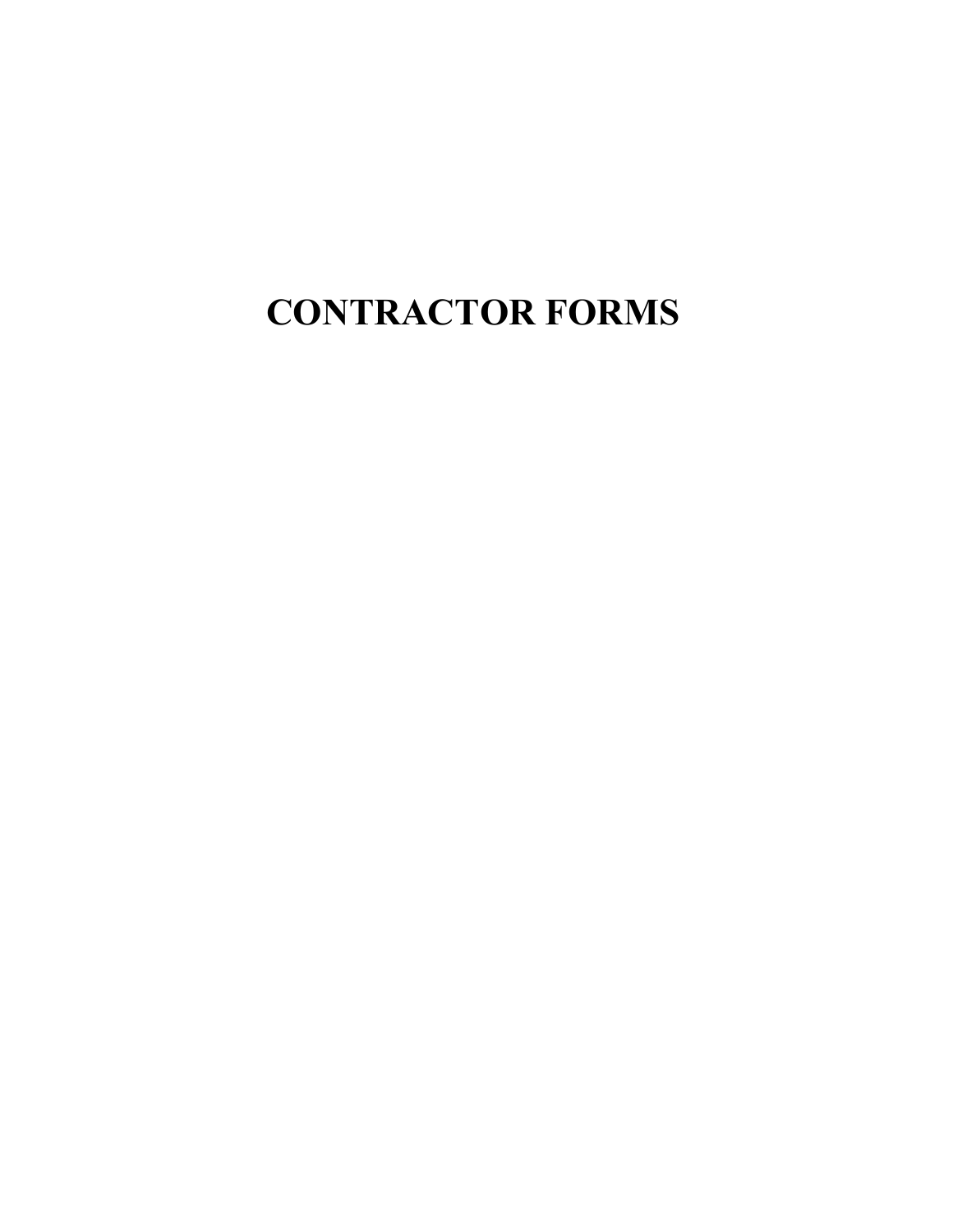# **JAMES R. FAVOR & COMPANY, LLC MODEL ASSUMPTION OF THE RISK AND HOLD HARMLESS AGREEMENT**

# CONDITION OF CHAPTER FACILITY ASSUMPTION OF THE RISK AND HOLD HARMLESS AGREEMENT (CONTRACTOR IN CHAPTER FACILITY)

[insert legal name of Contractor] ("**Contractor**"), having been engaged to work on the residence located at [insert address here] (the "**Chapter Facility**"), hereby agrees with [insert legal name of the House Corporation here] (the "**House Corporation**") that none of:

- (A) [insert legal name of general fraternity here] (the "**Fraternity**");
- (B) the House Corporation;
- (C) [insert name of Chapter here] (the "**Chapter**"); nor

(D) any officer, director, member, or employee of any of the Fraternity, the House Corporation, or the Chapter (together the "**Released Parties**") will be liable to Contractor for, and Contractor expressly assumes the risk of and waives any and all claims Contractor may have against any Released Party with respect to:

- (i) any and all damage to property or injury to persons in, upon, or about the Chapter Facility or associated premises, caused by, arising out of, or in any way resulting from any act, error, or omission (except for the reckless or intentional conduct of Released Party);
- (ii) any and all damage to property or injury to persons caused by, arising out of, or in any way resulting from a condition in, upon, or about the Chapter Facility or associated premises due to:
	- a. unsanitary conditions in, upon, or about the Chapter Facility or associated premises, regardless of cause or origin;
	- b. the presence of substances which are or may become hazardous;
	- c. the presence of any virus, bacterium, communicable disease, parasite, or other organism or any variation thereof, including, without limitation, the COVID-19 virus or any mutation thereof, whether such condition is the result of an act, error, or omission of a Released Party, negligent or otherwise;
	- d. any casualty, explosion, falling plaster or other masonry or glass, steam, gas, electricity, water, or rain which may leak from: (1) any part of the Chapter Facility or associated premises; (2) the pipes, appliances, or plumbing works in the Chapter Facility or associated premises; or (3) the roof, street, or subsurface or from any other place, or resulting from dampness;
- (iii) any and all damage to property or injury to persons caused by, arising out of, or in any way resulting from an act, error, or omission of other persons in, upon, or about the Chapter Facility or associated premises, or which damage or injury is caused by, arises out of, or results from by quasi-public work;
- (iv) any damage to property entrusted to employees or independent contractors of any Released Party; and
- (v) any loss of or damage to property by theft or any other cause.

Contractor agrees that Contractor will obey all instructions, directives, and orders of all local, state, province, and federal governments, including all agencies thereof, concerning any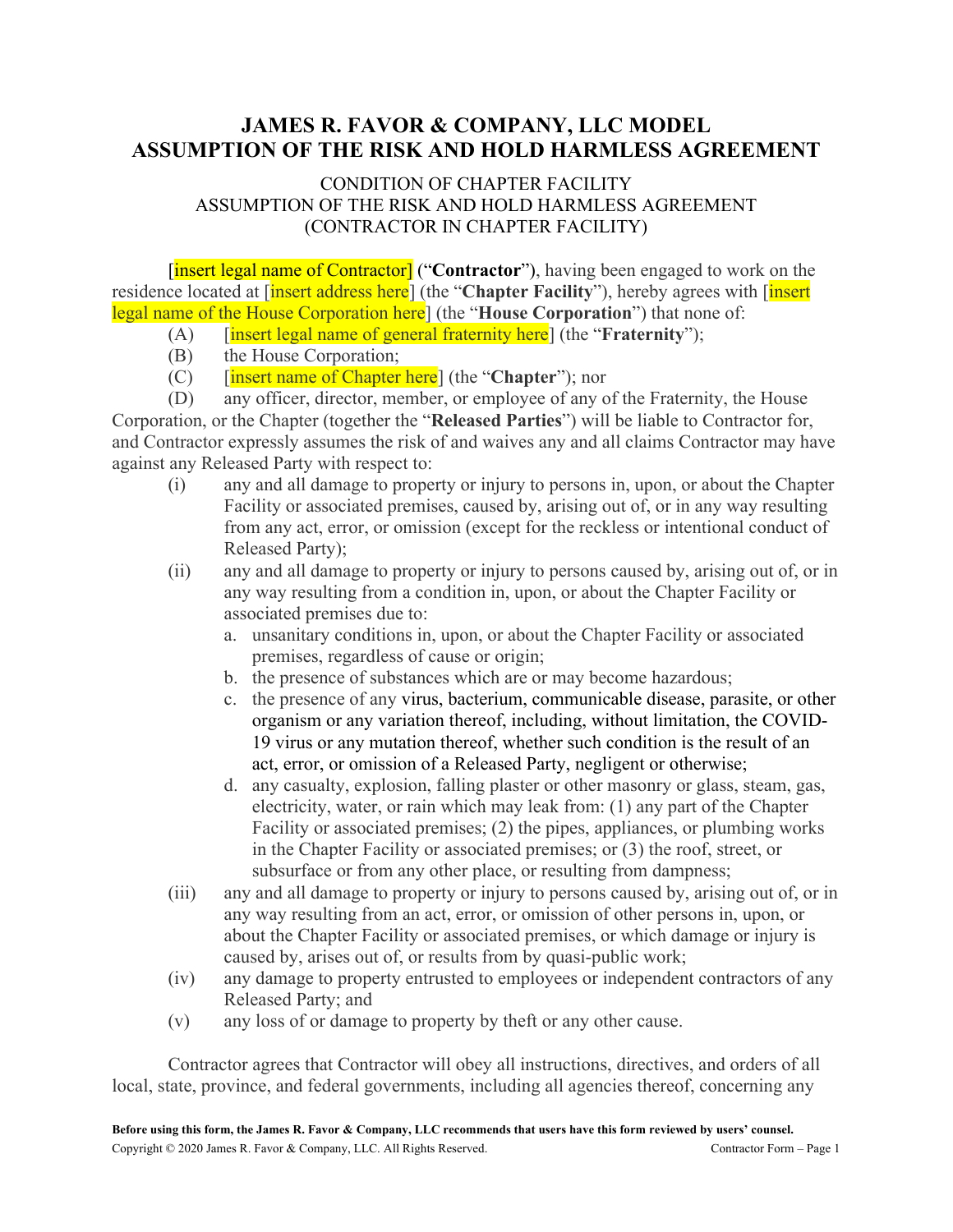virus, bacterium, parasite, or other organism or any variation thereof, including, without limitation, the COVID-19 virus.

Contractor shall defend, indemnify, and hold harmless all Released Parties from any claim brought against any Released Party for any claim arising out of or in any way related to those circumstances waived by Contractor pursuant to this Agreement, whether such claim is brought by Contractor, on behalf of Contractor, or by third parties.

Contractor agrees to obtain and deliver to House Corporation a fully executed Exhibit A for each employee or subcontractor who will be working on the Chapter House prior to that individual beginning work on the Chapter House.

Contractor's waiver, duty to defend, indemnify, and hold harmless Released Parties shall apply to any act, error, or omission occurring at any time during the entire time that Contractor is working on the Chapter Facility and shall survive the termination of the Contractor's work on Chapter Facility in the event a claim is made after the Contractor is no longer working on the Chapter Facility.

# **CONTRACTOR**

| [insert legal name of the House Corporation here] |
|---------------------------------------------------|
| Print title:<br>Date:                             |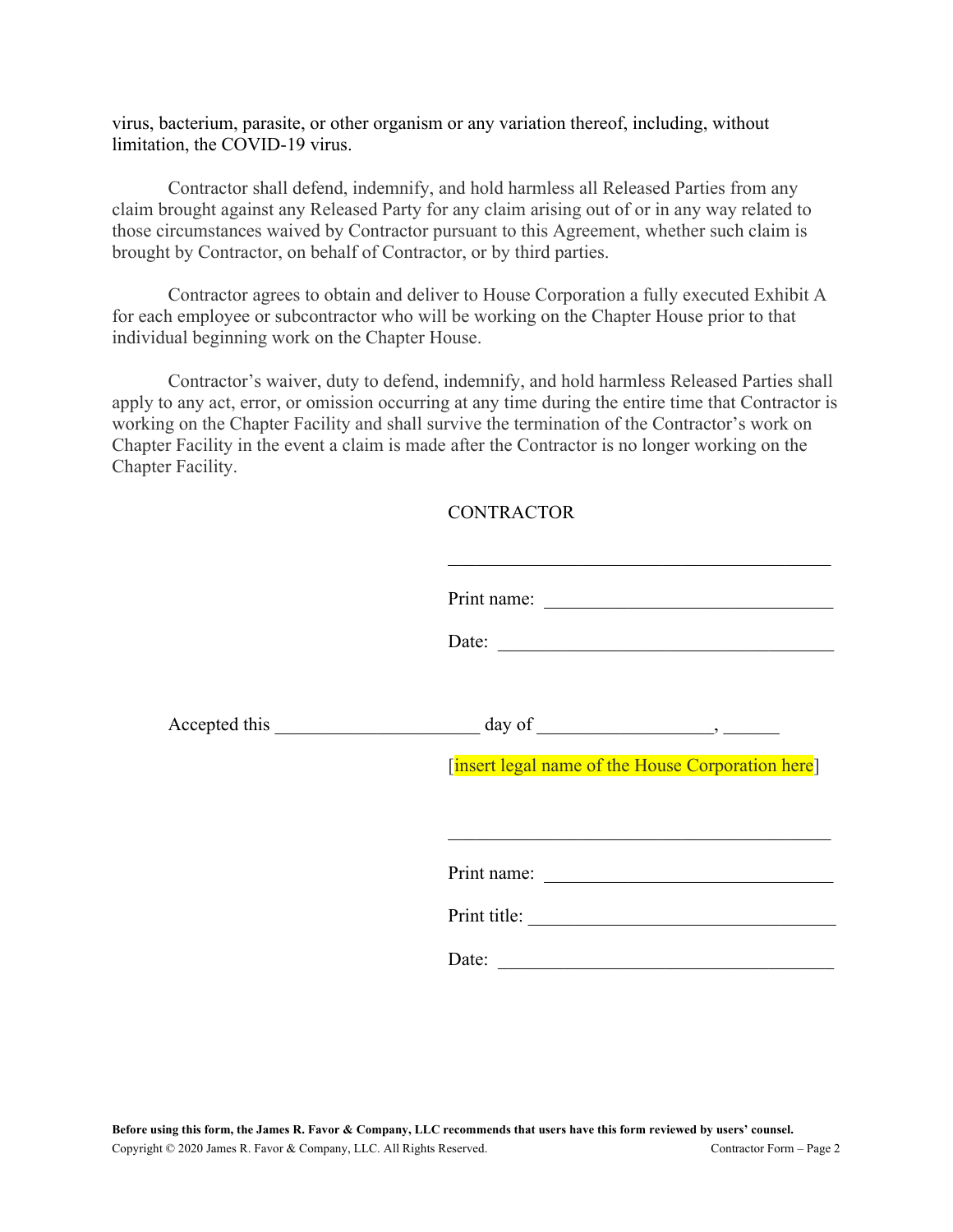# Exhibit A CONDITION OF CHAPTER HOUSE ASSUMPTION OF THE RISK AND HOLD HARMLESS AGREEMENT (EMPLOYEE OF CONTRACTOR IN CHAPTER HOUSE)

[insert legal name of employee of contractor] ("Employee of Contractor"), as a material part of the permission granted to [insert contractor legal name] (the "**Contractor**") to work on the improvements located at [insert address here] (the "**Chapter Facility**"), hereby agrees with [insert legal name of the House Corporation here] (the "**House Corporation**") that none of:

- (C) [insert legal name of general fraternity here] (the "**Fraternity**");
- (D) the House Corporation;
- (C) [insert name of Chapter here] (the "**Chapter**"); nor

(D) any officer, director, member, or employee of any of the Fraternity, the House Corporation, or the Chapter (together the "**Released Parties**") will be liable to Employee of Contractor for, and Employee of Contractor expressly assumes the risk of and waives any and all claims Employee of Contractor may have against any Released Party with respect to:

- (i) any and all damage to property or injury to persons in, upon, or about the Chapter Facility or associated premises, caused by, arising out of, or in any way resulting from any act, error, or omission (except for the reckless or intentional conduct of Released Party);
- (ii) any and all damage to property or injury to persons caused by, arising out of, or in any way resulting from a condition in, upon, or about the Chapter Facility or associated premises due to:
	- a. unsanitary conditions in, upon, or about the Chapter Facility or associated premises, regardless of cause or origin;
	- b. the presence of substances which are or may become hazardous;
	- c. the presence of any virus, bacterium, communicable disease, parasite or other organism or any variation thereof, including, without limitation, the COVID-19 virus or any mutation thereof, whether such condition is the result of an act, error, or omission of a Released Party, negligent or otherwise;
	- d. any casualty, explosion, falling plaster or other masonry or glass, steam, gas, electricity, water, or rain which may leak from: (1) any part of the Chapter Facility or associated premises; (2) the pipes, appliances, or plumbing works in the Chapter Facility or associated premises; or (3) the roof, street, or subsurface or from any other place, or resulting from dampness;
- (iii) any and all damage to property or injury to persons caused by, arising out of, or in any way resulting from an act, error, or omission of other persons in, upon, or about the Chapter Facility or associated premises, or which damage or injury is caused by, arises out of, or results from by quasi-public work;
- (iv) any damage to property entrusted to employees or independent Employee of Contractors of any Released Party; and
- (v) any loss of or damage to property by theft or any other cause.

Employee of Contractor agrees that Employee of Contractor will obey all instructions, directives, and orders of all local, state, province, and federal governments, including all